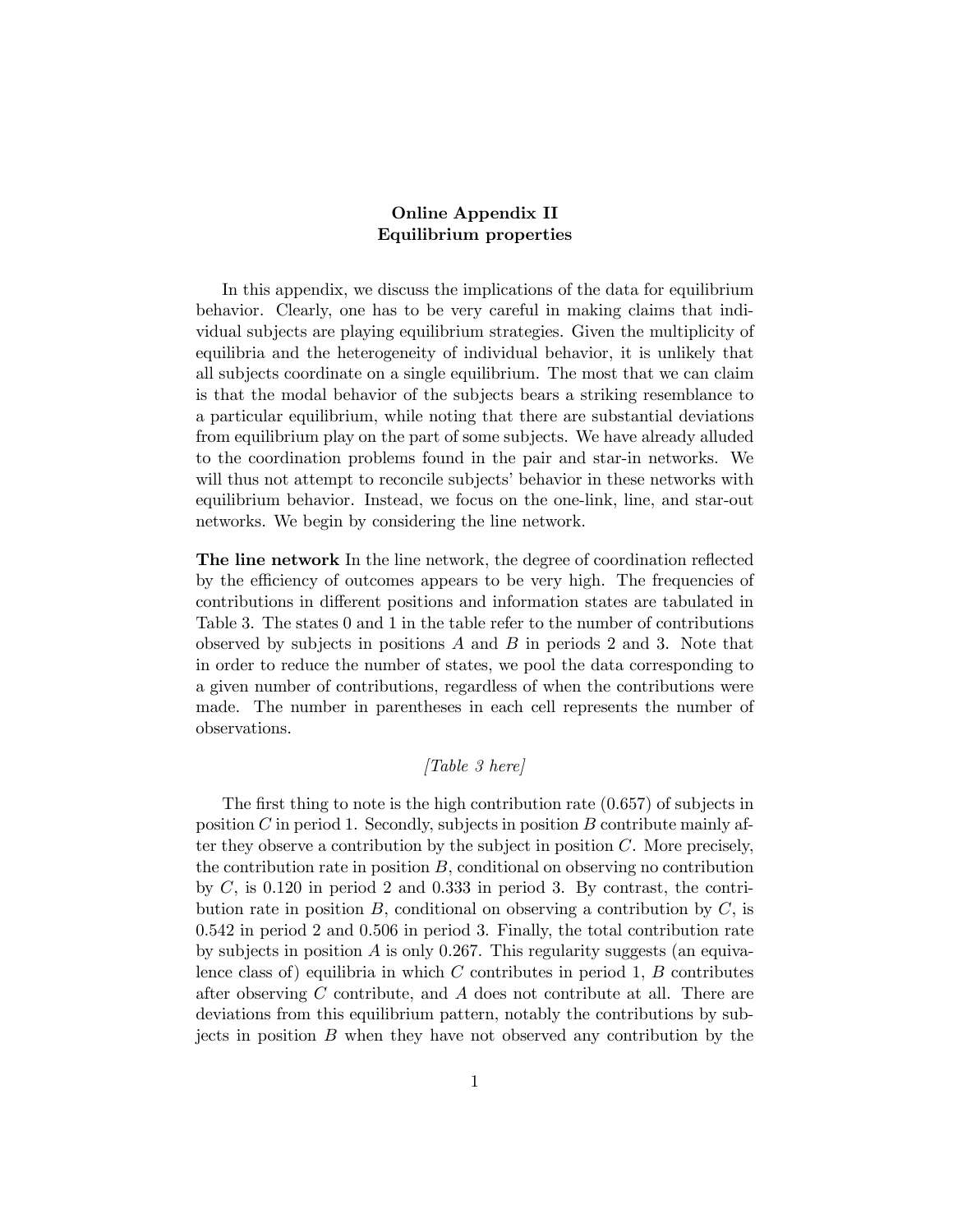subject in position  $C$ . But these deviations are not large and the behaviors of subjects in positions  $C$  and  $A$  are quite close to those predicted by this class of equilibria. Finally, we note that the overall behavioral tendencies predicted by this class of equilibria are more closely replicated in the Princeton experimental data. In fact, the relative frequencies of contributions in the last two periods are surprisingly close to the corresponding equilibrium predictions (see Online Appendix III).

There are some interesting cases in the data where subjects deviate from the suggested equilibrium behavior. In period 2, position- $A$  subjects are much more likely to contribute if they observe that the subject in position B has contributed in period 1, that is, before he can observe the subject in position  $C$  contribute. Subjects in position  $A$  may have reasoned that this behavior was intended to encourage them to contribute and, in any case, preempts any possible revelation of the behavior of the subject in position  $C$ . Given the high probability that subjects in position  $C$  contribute in period 1, such reasoning by subjects is faulty, but it is interesting nonetheless. In period 3, we notice that subjects in position  $A$  are less likely to contribute if the subject in position  $B$  has contributed in periods 1 or 2; most of these observations are cases in which  $B$  contributed in period 2, thus signaling an earlier contribution by  $C$ . These observations suggest some rationality, even if they do not correspond exactly to the proposed equilibrium.

The star-out network The next case we consider is the star-out network. The frequencies of contributions in different positions and information states are summarized in Table 4 below. The states 0, 1, and 2 refer to the number of contributions observed by subjects in positions  $A$  and  $B$  in periods 2 and 3. Again, in order to reduce the number of states, we pool the data corresponding to different histories that lead to the same information state. The number in parentheses in each cell represents the number of observations.

## $[Table 4 here]$

Here we see a good illustration of strategic delay by position- $A$  subjects: out of 575 observations, there are only 119 contributions in the first two periods, of which 55 (462% of the time) occur in period 2 after one of the peripheral subjects in positions  $B$  or  $C$  has contributed. Although further delay would be optimal, the deviation from rational behavior seems small. By contrast, subjects in positions  $B$  and  $C$  have an incentive to contribute early to encourage the subject in position  $A$ , and on average they contribute in the first two periods 51% of the time. In the last period, their contribution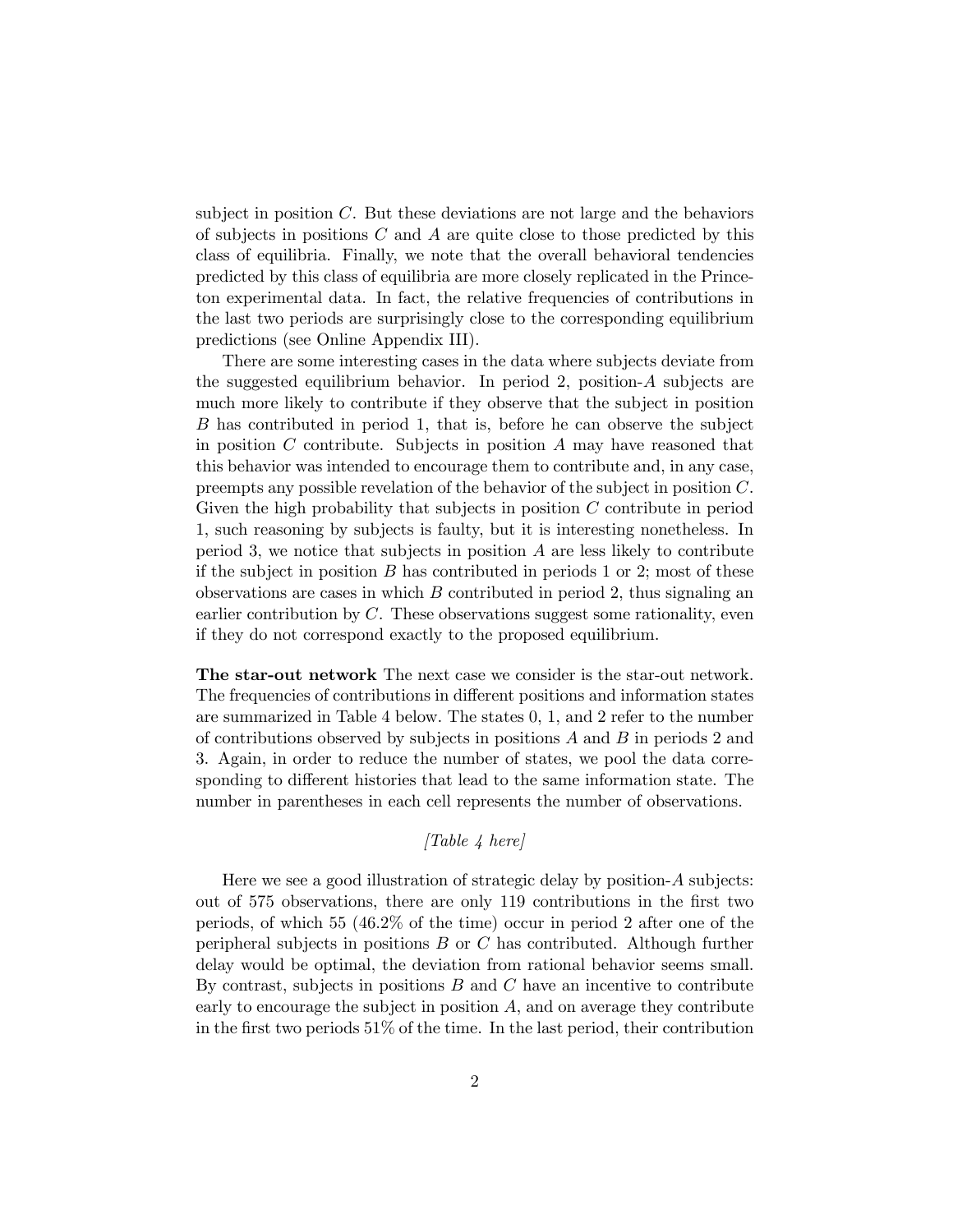rate falls precipitously to 0.066. The patterns here suggest (an equivalence class of) equilibria in which  $B$  and  $C$  contribute in the first two periods with probability  $1/2$  and contribute with probability 0 in the last period, while A waits until the last period and contributes only if he observes exactly one contribution by  $B$  or  $C$  in the preceding periods.

Also notice that the timing of contributions by the subjects in positions  $B$  and  $C$  matters only to the extent that the total probability of contribution in the first two periods must be  $1/2$  in equilibrium; the contribution probability in individual periods is immaterial. Thus, the fact that subjects contribute in one of the two periods with probability 0.510 is what matters; the contribution rates in period 1 and in period 2 are irrelevant. Position- $A$ subjects match the prescribed behavior very closely in period 1 and period 3. Only in period 2 is there a significant deviation. In three cases, subjects in position  $A$  contributed in period 2 after observing two contributions in the previous period. The numbers are very small and should be attributed to the 'trembling hand.'

The one-link network Next, we consider the one-link network. Table 5 below summarizes the frequencies of contributions in different positions and information states in the one-link network. The number in parentheses in each cell represents the number of observations. Note that conditional on observing the subject in position  $B$  contribute, the contribution rates of subjects in position  $A$  are 0.359 and 0.456 in periods 2 and 3, respectively. It appears that subjects are randomizing, but the contribution rate of subjects in position  $C(0.367)$  is too low to make subjects indifferent between contributing and not contributing. Likewise, when subjects in position  $A$  do not observe the subject in position  $B$  contribute, it cannot be optimal for them to randomize in periods 2 and 3: the contribution rates of subjects in position  $C$  and subjects in position  $B$  in period 3 are too low.

## [Table 5 here]

In conclusion, the data summarized in Table 5 are mixed, with several features that are difficult to reconcile with equilibrium behavior. By analogy with our findings in the line network, one might expect the salient equilibrium to be one in which  $B$  contributes first,  $A$  contributes after observing  $B$  contribute, and  $C$  never contributes. The bare facts appear inconsistent with this prediction. Overall, the isolated subjects in position  $C$  contribute on average  $0.367$  of the time. Similarly, subjects in position A contribute 0233 of the time without having observed a contribution by the subject in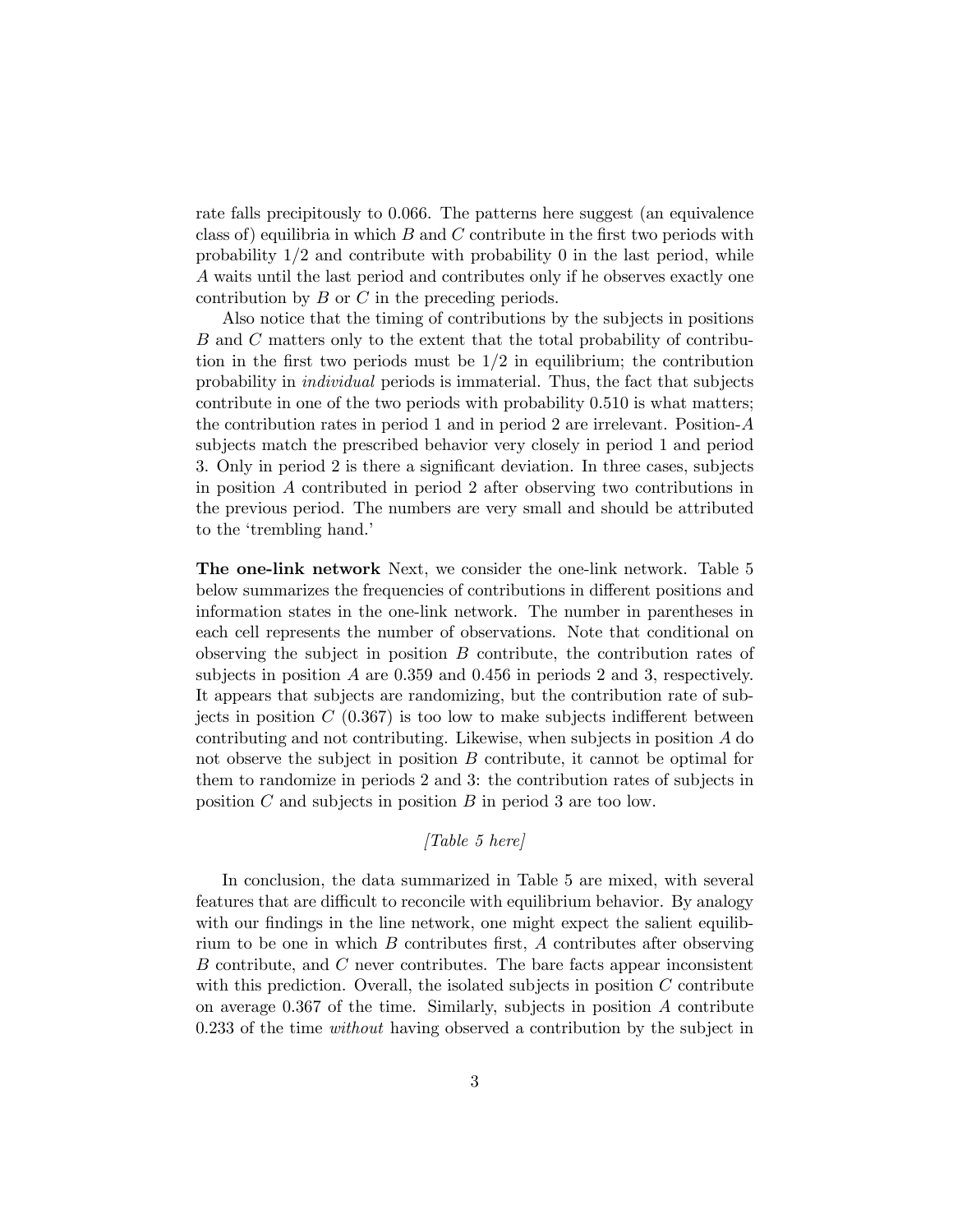position  $B$ . Even when they have observed a contribution by the subject in position  $B$ , the contribution rate of subjects in position  $A$  is only 0.406. One anomaly here appears to be the contribution behavior of subjects in position . Since they can neither observe nor be observed, they have no ability to coordinate and yet they make a significant number of contributions. Since subjects learn the outcome of the game at the end of each round, subjects in position  $A$  may become aware of the contribution behavior of subjects in position  $C$  and decide to free ride to some extent.

What cannot be ascertained from the information given in Table 5 is whether these anomalies are endemic or caused by a few subjects. To pursue this question, it is necessary to investigate behavior at an individual level. A study of individual behavior in the one-link network shows that the failure to match the predictions of the salient equilibrium cannot be blamed entirely on a couple of outliers. In most experiments, there is evidence of heterogeneity among subjects and this experiment is no different — some subjects have an above-average tendency to contribute to the public good and some are very unwilling to contribute. At any rate, whatever the explanation, it is hard to argue that the average behavior of subjects in position  $A$  is optimal.

The complete, star-in and pair networks Overall, the preceding analysis of the line, star-out and one-line networks suggests that the salient equilibria we identify account for much of the large-scale features of the data. The picture is somewhat different for the complete, star-in, and pair networks. In the complete network, where all subjects are symmetrically situated, there is no salient equilibrium, in the sense we have used the term. In the star-in network, as noted before, we observe two kinds of coordination failures, due to the difficulty of position- $A$  subjects (the center of the star) to coordinate with the subjects in positions  $B$  and  $C$  (the two peripheral subjects). One such difficulty arises if the position- $\tilde{A}$  subject contributes first; because the subjects in positions  $B$  and  $C$  are symmetrically situated, it results in a game of chicken between those two. The other kind of coordination failure arises when the position- $A$  subject fails to contribute. The pair network is one case where the apparently salient equilibria do not capture the actual behavior of subjects in practice. The data indicate that this arises for two reasons: first, the isolated subjects in position  $C$  contribute a significant amount, even though it is impossible for them to coordinate their actions with the other subjects; second, subjects in positions  $A$  and , where coordination is possible in theory, fail to coordinate in practice, possibly because of the significant contribution pattern of the position- $C$ subjects. For the sake of completeness, Tables 6, 7, and 8 below tabulate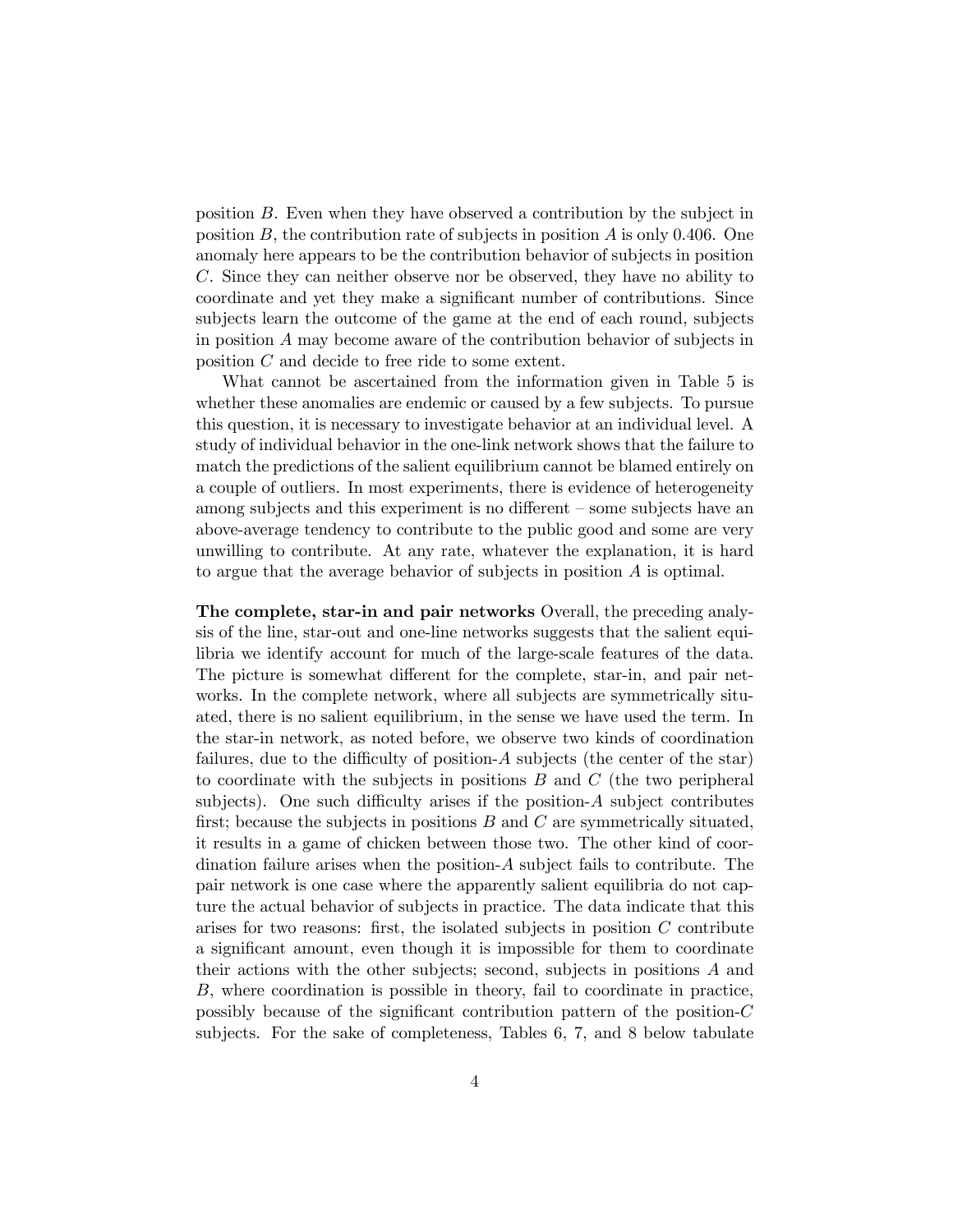the frequencies of contributions in the complete, star-in, and pair networks, respectively.

> [Table 6 here] [Table 7 here] [Table 8 here]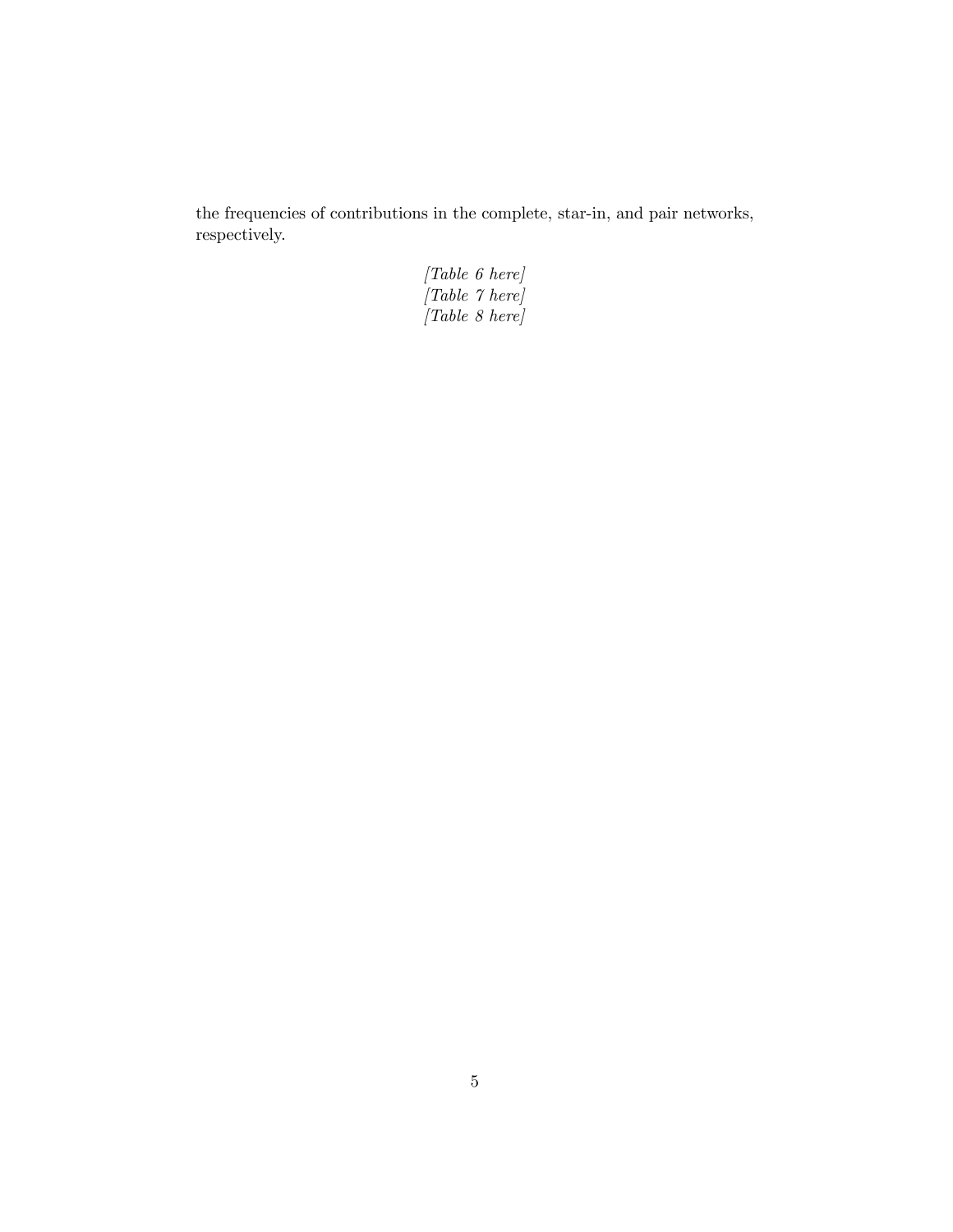|                  |              | A              |                |                | B              | C              |
|------------------|--------------|----------------|----------------|----------------|----------------|----------------|
|                  | <b>State</b> | --             |                |                |                |                |
|                  | Freq.        | 0.100<br>(600) |                | 0.187<br>(600) |                | 0.657<br>(600) |
|                  | <b>State</b> |                |                |                |                |                |
| $\overline{2}$   | Freq.        | 0.023<br>(444) | 0.156<br>(96)  | 0.120<br>(158) | 0.542<br>(330) | 0.121<br>(206) |
|                  | <b>State</b> |                |                |                |                |                |
| 3                | Freq.        | 0.204<br>(250) | 0.091<br>(265) | 0.333<br>(120) | 0.506<br>(170) | 0.160<br>(181) |
| $() - #$ of obs. |              |                |                |                |                |                |

Table 3. The frequencies of contributions at different states in the line network

Table 4. The frequencies of contributions at different states in the star-out network

|                |              |                | A               |                | B, C           |
|----------------|--------------|----------------|-----------------|----------------|----------------|
|                | <b>State</b> |                |                 |                |                |
| 1              | Freq.        |                | 0.395<br>(1150) |                |                |
|                | <b>State</b> |                |                 | $\overline{2}$ |                |
| $\overline{2}$ | Freq.        | 0.033<br>(183) | 0.206<br>(267)  | 0.043<br>(70)  | 0.191<br>(696) |
|                | <b>State</b> |                |                 | 2              |                |
| 3              | Freq.        | 0.067<br>(105) | 0.894<br>(246)  | 0.038<br>(105) | 0.066<br>(563) |

( ) - # of obs.

Table 5. The frequencies of contributions at different states in the one-link network

|                |              | A     |       | B     | C     |
|----------------|--------------|-------|-------|-------|-------|
|                | <b>State</b> |       |       |       |       |
|                | Freq.        | 0.140 |       | 0.578 | 0.244 |
|                |              | (450) |       | (450) | (450) |
| $\overline{2}$ | <b>State</b> |       |       |       |       |
|                | Freq.        | 0.102 | 0.359 | 0.432 | 0.065 |
|                |              | (167) | (220) | (190) | (340) |
|                | <b>State</b> |       |       |       |       |
| 3              | Freq.        | 0.294 | 0.456 | 0.213 | 0.104 |
|                |              | (85)  | (206) | (108) | (318) |

 $() - #$  of obs.